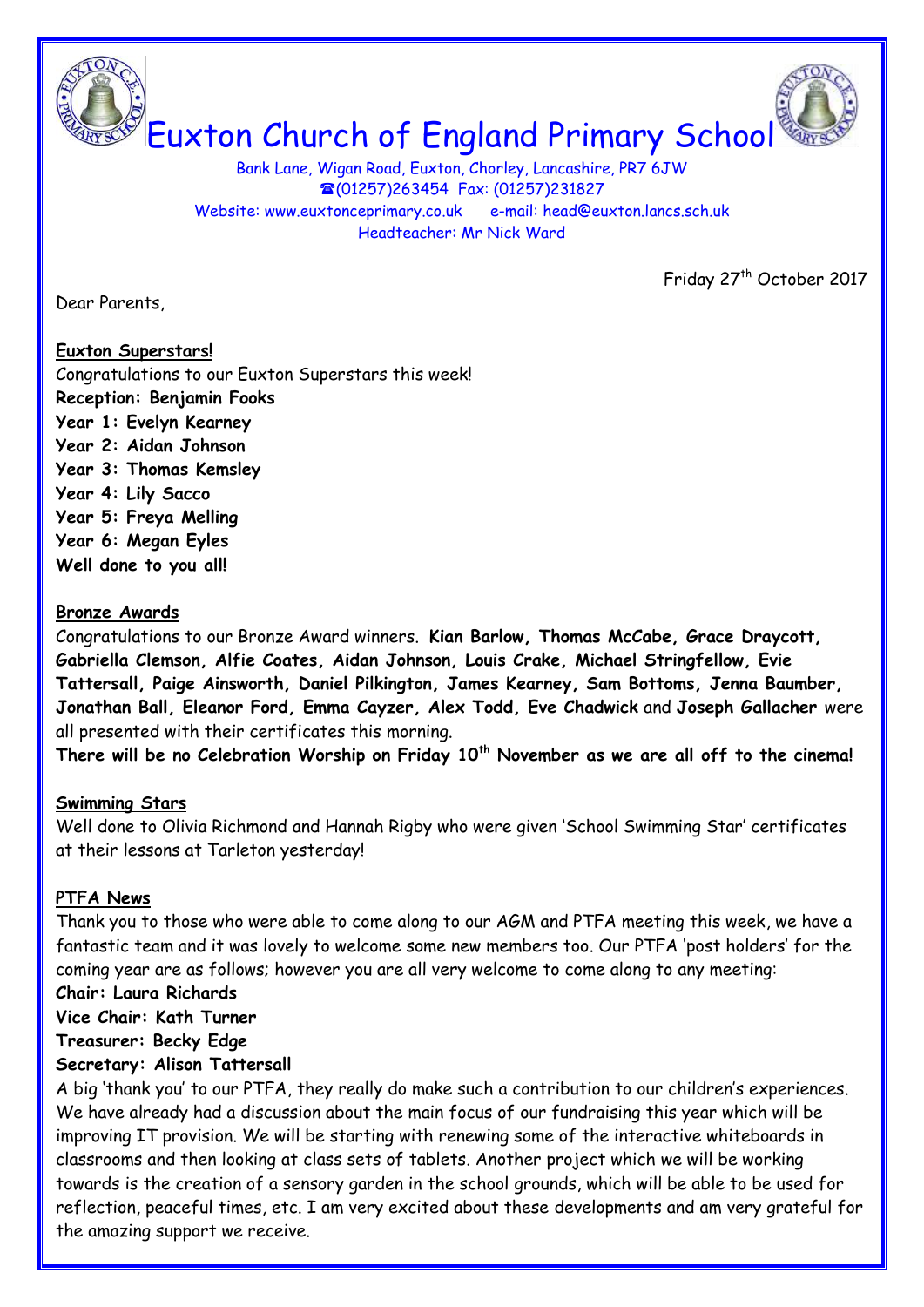## **Advance Notice – Non-Uniform Days**

Our Christmas Fair will be held from 11am-1pm on Saturday 2<sup>nd</sup> December and we will be having nonuniform days the two Friday's beforehand. On Friday  $24<sup>th</sup>$  November we will be asking for donations of chocolate and Friday 1<sup>st</sup> December for bottles. Please keep hold of any unwanted DVD's, books etc as we would love those bringing in too. Children in Need (Friday  $17<sup>th</sup>$  Nov) will probably end up being a non-uniform day too, however like last year it will be simply to highlight the cause and an opportunity for you to make a donation through school if you were planning on doing so anyway and certainly is not a requirement. More information about all of these will be in future newsletters. Thank you so much in advance for your support.

# **School Dinners**

New menus for the Autumn were sent home earlier this week. When we return to school the children will enjoy 'week 1' from these new menus. If your child doesn't currently take a school dinner and would like to, please speak to the ladies in the office who will arrange this for you. School dinners cost £2.20 per day for our junior children. The infants continue to receive them free of charge.

## **Chorley Council Get up and Go School Holiday Programme**

Many activities are available for children during the half-term holiday, many of them free of charge. Please refer to their website chorley.gov.uk/getupandgo for more information.

## **Paige and Zac**

We are so sorry to be saying goodbye to Paige and Zac Ainsworth after half-term. They are with us the first week back and we will be saying goodbye to them in our worship on the Tuesday,  $7<sup>th</sup>$ November, which you are all welcome to attend. Paige and Zac (along with their Mum and Dad!) are moving to New Zealand so I totally understand a commute isn't possible! On behalf of us all we wish them all the very best and am sure with technology the way it is we can keep in touch and continue our relationship with them all. Take care!

#### **Whole School Cinema Trip**

We are all off to the cinema on Friday 10<sup>th</sup> November to see The Emoji Movie. As mentioned in the **original letter, we will be leaving school around 8:45am, so are asking children to come to school at 8:30am.** Unfortunately, we will be unable to wait for any latecomers and will be leaving school as soon as the registers have been completed. I am sure they will all have a lovely time.

# **Poppy Appeal**

We will continue to sell poppies after half term. We only have the poppy reflectors left in the goody box on sale for 50p and they will be available to buy at break times. We would suggest a minimum donation of 20p for a poppy. Thank you for your support with this wonderful appeal.

#### **Euxton Factor Auditions**

Thank you to all the acts who participated in the 'Euxton Factor' auditions on Wednesday. It was wonderful that so many children were brave enough to put themselves forward and perform in front of myself, Miss James and the School Council. We would love to have been able to take everyone through to the final but unfortunately we couldn't, although we do have a record breaking 14 acts going through, due to the sheer talent of our children! The final will be held on the afternoon of **Thursday 16th November** (not Friday as previously thought, sorry) and the families of our finalists are invited. I know there will be some disappointed children, but I want to assure you all that the whole audition process was handled in a very positive way. Congratulations to everyone who took part!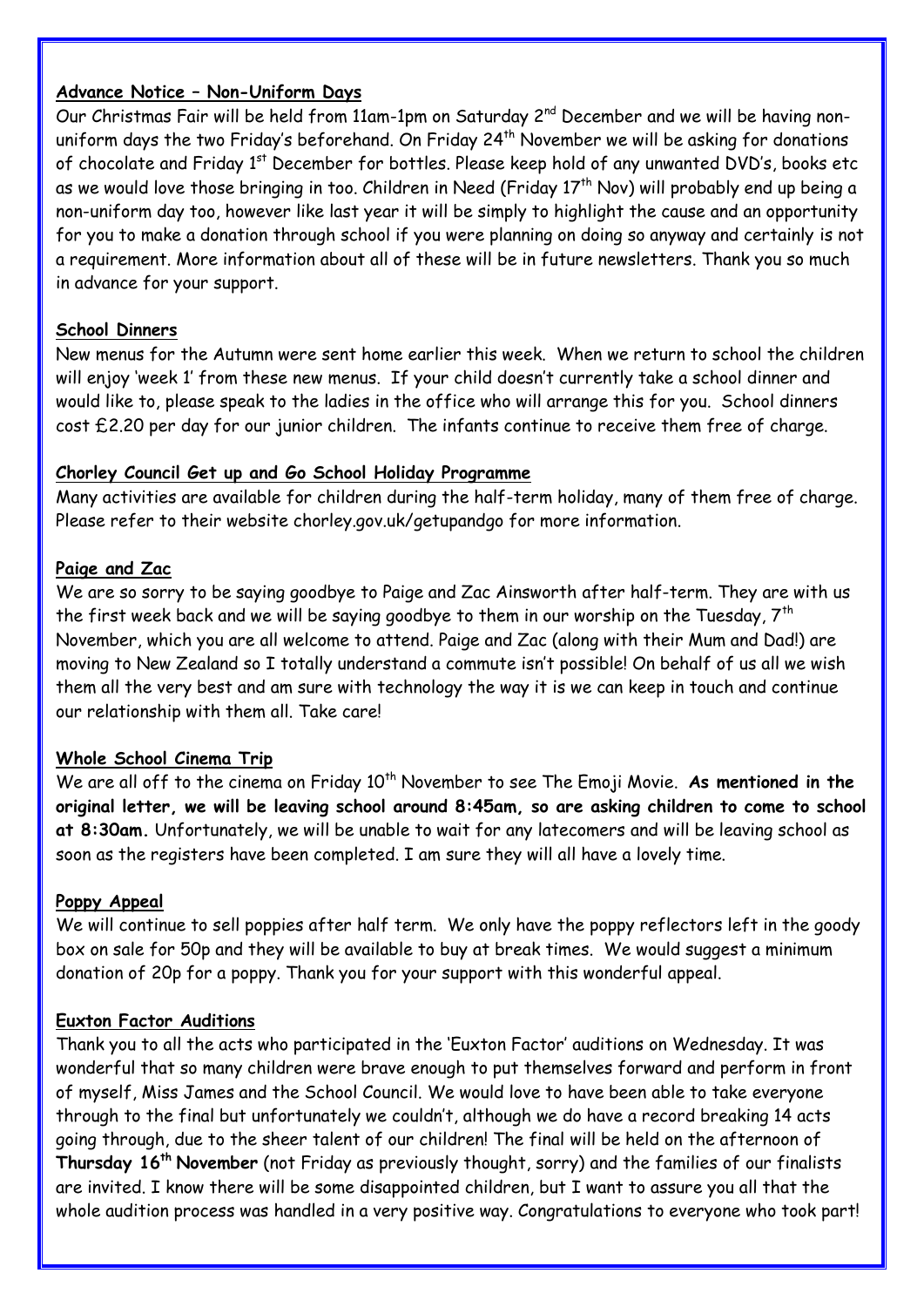## **Fencing**

There are still a few places left for our junior children. Please return the Fencing session booking forms to school on Monday 5<sup>th</sup> November. This club is for our junior children and commences on Thursday  $9^{th}$  November until  $7^{th}$  December (5 weeks). Thank you.

# **Farewell Mrs Ivanis**

We are saying 'goodbye' to Mrs Ivanis today, and wish her the very best as she leaves us to take up her position at Busy Bodies. Mrs Ivanis has done a multitude of roles in school and although we will all miss having her in school each day, we know we will still see her all the time. Thank you Natalie for all your hard work.

# **Girls Football**

This club will continue at least for the first week back (Monday  $6<sup>th</sup>$  November at 3.30pm).

# **Hi 5's Success!**

Congratulations to our Hi 5's team, Alex Ainscough, Megan Ainscough, Mollie Briscoe, Caitlin Hodgson, Scott Evans, Lily Schofield and Elizabeth Clewlow. They competed in games at Albany Academy on Wednesday and were victorious in all their matches, beating St. Georges 3-1, St James' 6-1 and Buckshaw 6-2. This takes the team through to the finals in April next year. A big 'thank you' to Mrs Miller for all her hard work with the team.

## **PTFA Lucky Numbers Winner**

Mr and Mrs Crake (Louis' parents) won October's draw of £20.00. Congratulations!

# **Shoe Box Appeal 2017**

Thank you to those families who have already taken a box home to fill. It isn't too late to order a box when we come back to school after half term, simply return the green letter to the school office and a box and instructions will be sent home with your child. We would like all filled boxes to be returned to school by Friday 24th November. We will then arrange for Mr Meadley to return to school to collect them all ready to be sent away for Christmas. Thank you.

#### **Individual/sibling photographs**

All your orders have been sent to Adam for printing and will be ready for when we return to school after the half term break.

#### **High School Application deadline**

The last date for applying for your year 6 child's high school place for September 2018 is Tuesday 31<sup>st</sup> October via [www.lancshire.gov.uk/schools.](http://www.lancshire.gov.uk/schools) Please remember to hand in the supplementary faith form to any faith school you apply to.

#### **Primary School Application deadline**

The final date for applying for a primary school place for September 2018 is Monday  $15<sup>th</sup>$  January 2018. Please remember to hand in the supplementary faith form to any faith school you apply to.

#### **St. Mary's Church car park**

We are very fortunate to also have use of this car park, but unfortunately, there have been further reports of dangerous speeds, including when reversing, and inconsiderate parking. Please take care, the last thing anyone would want is an accident. The vast majority of you do, thank you for your support.